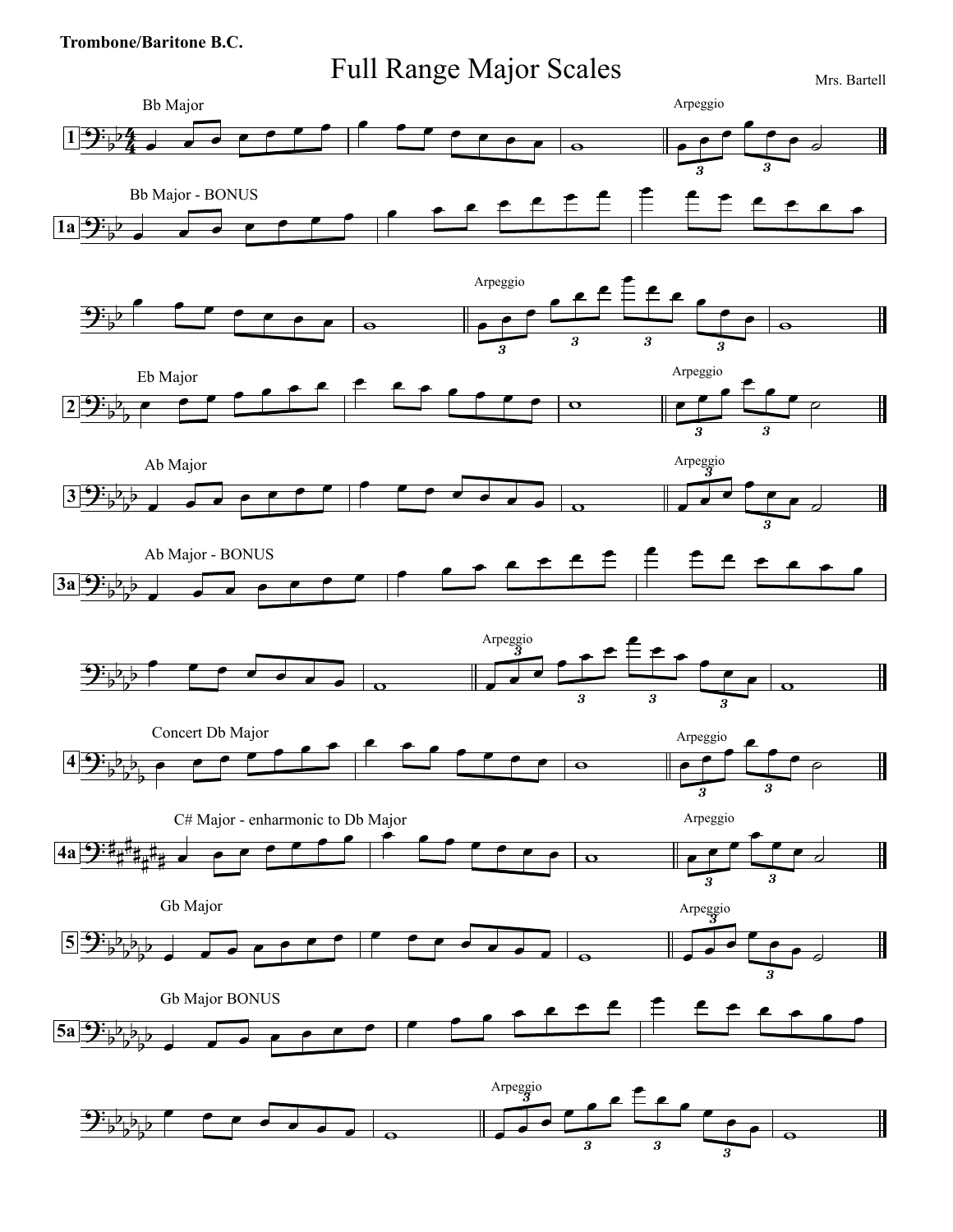F# Major - enharmonic to Gb Major Arpeggio  $\begin{array}{c} 3 \\ 3 \end{array}$  $\sharp$   $\overrightarrow{1}$  $\sharp$  $\frac{1}{4}$  $5b \rightarrow 7$  $\frac{1}{4}$  $\frac{1}{4}$ F# Major - enharmonic to Gb Major - BONUS  $\frac{F# \text{ Major - enhancement to Gb Major - BONUS}}{F*F}$  $\sharp$ #  $5c$   $9:1$  $\frac{1}{4}$  $\frac{1}{4}$  $\frac{1}{4}$ Arpeggio<br>  $\begin{array}{c} \begin{array}{c} 3 \\ 3 \end{array} \end{array}$ 3 3  $\sharp$  $\mathbf{I}$  $\overline{1}$  $\frac{1}{2}$  $\frac{1}{4}$  $\frac{1}{4}$  $\frac{1}{4}$ 3 3 B Major Arpeggio  $\begin{array}{c} \text{trpeggo} \\ \hline \end{array}$  $\sharp$  $\left| \begin{array}{ccc} \bullet & \bullet & \circ \\ \hline \end{array} \right|$  $\frac{1}{4}$  $|6|9:1$  $\frac{1}{4}$  $\frac{1}{4}$ 3 3 E Major  $\sharp$ # **<sup>7</sup>**  $\frac{1}{4}$ Arpeggio  $\overrightarrow{\text{Arpeggio}}$ 3 3  $\sharp$  $2:4$  $\overline{a}$ 3 3